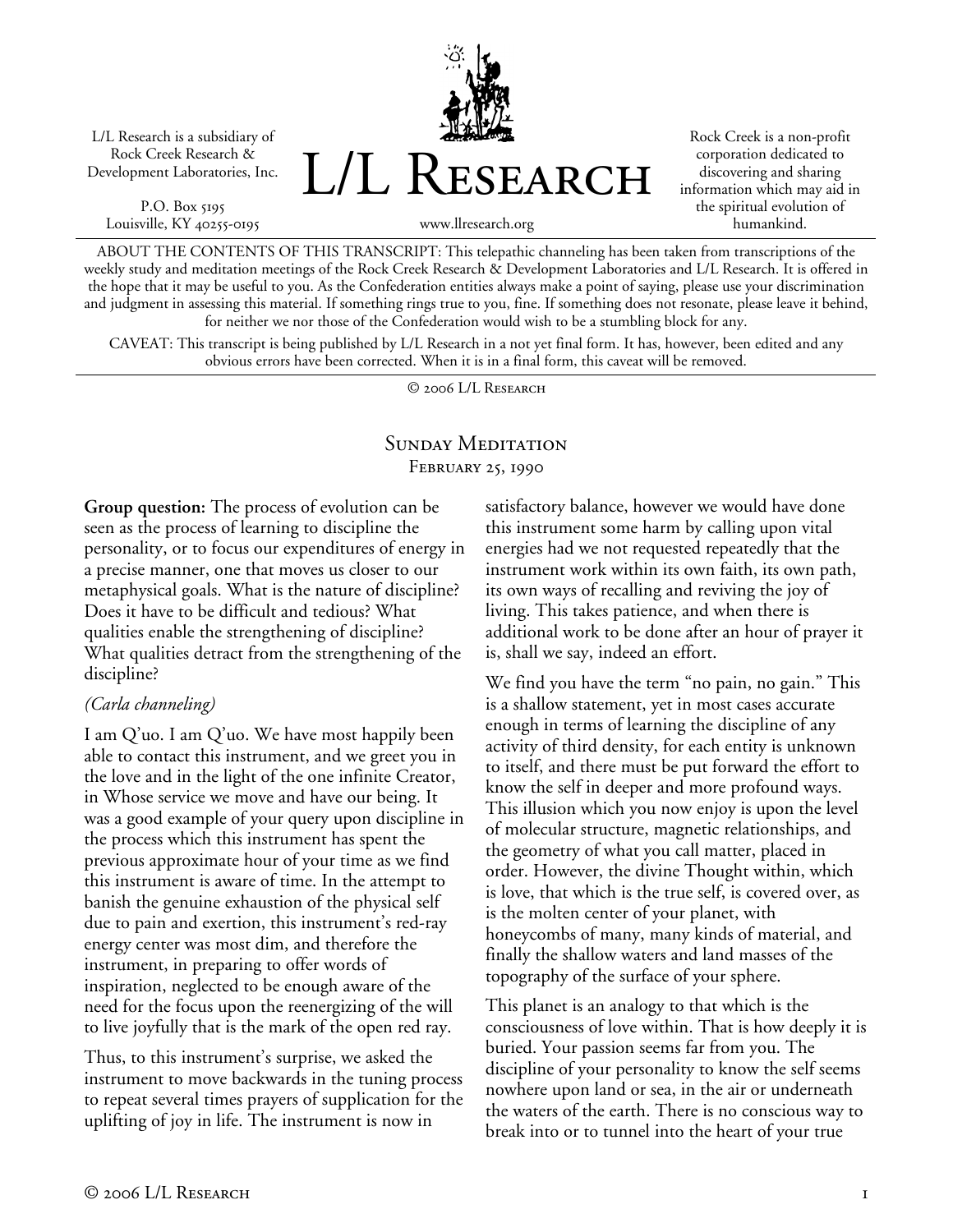nature, which is not personality, but which is desired by your free will at this time.

Much effort has already been expended by each of you. Each of you has made choice after choice after choice. When weary, you have sat by the road of seeking; when energetic once again you take up the burden of humanity and walk the path of the seeker, seeking in the air, the earth, the water, and the fire of energy that which is completely unable to be found by the conscious mind. There is, however, that oneness between the molten center of your being, the passion of the divine love within you, and the one great original Thought that is the Creator. And you are within this illusion to learn the nature of yourself and to choose how you wish to shape that nature, how you wish to make choices within the life to serve, to be inspired, to rest, to seek, to be patient, to be despairing, to be thoughtless. All these are equally permissible. There is no judgment, only free will. That is the law of your density, and free will brooks no discipline. You are free. Thus, as in any classroom, when you who do not know decide to know, effort must take place.

Now, there are two answers to your question about the pain of discipline. Firstly, in the deepest sense, all discipline is painful, for it denies free will, the full action of chaos, and chaos is the natural atmosphere into which you, as mind and body and spirit, are birthed in this illusion. You have complete freedom. On the other hand, the first choice is perhaps the most difficult, the most humbling, the most painful, for it is a final, deep and complete awareness that chaos is not desirable, that chaos is but the wind upon the water, the waves upon the shore. Without observation of order, without faith in any order within the self, without faith in any work to the self, beyond this little shadow of a life that flickers briefly and moves from dust to dust, it is the choice to have faith, that is the painful, hard-won, difficult and almost impossible to remember cornerstone of all spiritual work.

Once this choice has been not only consciously made—that is, the choice to seek in faith the true orderly nature of the self, ignoring the obvious chaos about one that one may begin to seek out tools for learning and decide when, how and how intensively to apply them to the life experience—once this cornerstone decision has been made, the difficulty level of increasing the discipline of the personality

will vary widely with the random actions of free will upon catalyst. Sometimes the desire is very strong within and the work that needs to be done in meditation, contemplation, study, analysis and service seems to be joyful, easy and most pleasant. Sometimes the self is so far removed from any knowledge of its own true heart that there is almost no possibility of spiritual work, and it takes the greatest effort to bring oneself back to that original cornerstone decision to live a life of faith that you are more than a shadow that will fall into dust.

Each of you has this faith. Each of you is therefore through the most painful and difficult portion of the spiritual search. For once you have put your foot upon the path of the seeker of the true self, the energy of that decision comes as a gadfly to nag and move you again and again no matter how far you stray, aiding you to mindfulness.

This is the tool we would give you this evening: mindfulness. How heedless you are. You are heedless of beauty, you are heedless of pain, you are heedless of much that goes on about you as are all entities. There is too much catalyst to process for any entity to process completely, and so a series of choices is constantly being made as to what in the environment of the self shall be heeded as to where the mind shall be placed, the attention drawn. We encourage meditation with the regularity that must seem endless to those who hear our words, but meditation is the key that unlocks the door to that shuttle into that molten passion of love within, awareness of which inspires and enlivens each portion of the experience of your illusion. This entity, for instance, has been heedless of the needs of its physical vehicle, focusing upon outer works and not focusing upon that for which it has dedicated its life. If it is not joyful in living all else must cease, and joy must again be found, for without that foundation, without that energy, all other energy centers are depleted, flaccid, weak and unable to bear the energy of inspiration.

It is not in any way unspiritual to evaluate the self each day, beginning with the fundamental energy of love of life. To be of good cheer, to care for experience and welcome catalyst is the first priority of the most spiritual of beings. It is not to the one who denies the need for care of the self that glory is given, but to the one who keeps that energy open, that joy alive. This is true for each energy center in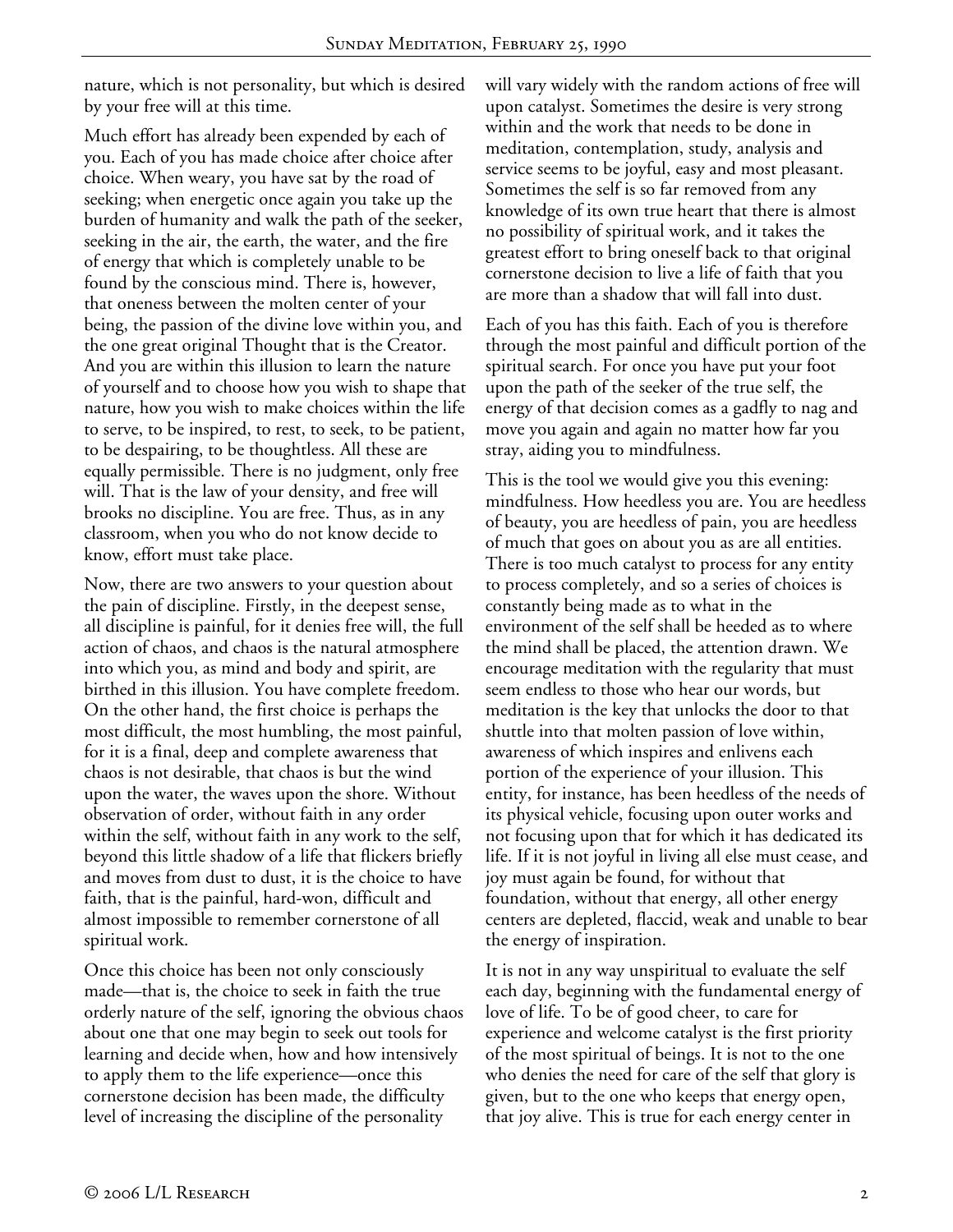an ascending pattern. So mindfulness begins with a mindfulness of the need for the instrument of incarnation, which is your physical vehicle. Mindfulness then continues to evaluate energies, to ask the self if there is joy in knowing the self and in knowing others, then in knowing and appreciating the group in which one experiences incarnation, the job, the friendships, the society of your nation state, the quality of that sphere which you call your home at this time. Others who have not enjoyed the clear yellow-ray environment of freedom and the passion for it—and at this time there is much movement upon your planet, passionately to seek it for all people—yet you who already have won your freedom and are the children of freedom and the grandchildren of freedom, how do you value it? How to you use it? How do you support it? How do you care for it? Where is your balance of joy in freedom?

All this is discipline that must be attended to before you may work with the heart to open the heart, to have compassion on the self, on others, on your planet. First you must do your work with your own self, finding your joy, finding your passion. You have chosen faith, you have chosen to believe that there is a reality beyond this illusion. You have done the hardest work. The rest is learning. The rest is the discipline of the personality that began in the chaos of unlearning into which you were born. As we have spoken, each of you has examined the energies, has opened the heart, has begun to feel each other's presence as seekers, the unity of this group with all who seek, with those such as we who seek to help, and are ourselves seeking further to refine evermore the discipline of the personality. All this must be done before you can begin to discipline your personality. You must first find joy. You must first allow your faith to show forth in a love of life and living. Sometimes you do most, most beautifully at this, at other times there is a woeful lack of work because the self does not feel worthy of such fundamental work, wishing only to serve others. Nay, my friends, prepare the self first for service.

Now we speak of mindfulness itself, a mindfulness of your choice, a mindfulness of your faith that there is indeed within you the passion that created the universe and all that is in it. In meditation roads are built that create a pathway to an immediate experience of this love. This is work done in discipline. When the energy of living within you is

good, and the desire to learn is strong, there is only joy in this work. It can also be the most difficult work you can imagine. A great deal depends upon the preparation of your self to be a person of joy and lover of life. Be mindful of who you are. You are love, you are a co-creator with the original Thought of your own experience and your own creation. There is not one creation, there are as many creations as there are perceptors of creation. Each personal truth is absolute. One cannot give to another faith, but only the desire to find that faith and the realization that such a thing is possible.

We come to speak to you as those who have learned mindfulness. We find in this instrument's mind the phrase "to pray without ceasing." This is a good phrase to express that which we mean by being mindful. In meditation you tabernacle with the infinite One, you listen to the silence that speaks deeply, without words, and gives the information that will give you the energy, the joy, and the faith to move ahead. Without the meditation it is very difficult to remain in a state of unity with your greater self, with the Creator within. This is the heart of the discipline of personality.

Each of you has read many, many texts which attempt to aid in the process of accelerating the evolution of mind, body and spirit. The catalyst for the discipline of personality is joyful remembering of who you are. As you remember who you are, more and more of that which you may willfully seem to be, but which you are not, is no longer needed and falls away. The effort is not in pushing away the things of this world, as this instrument would say. The effort is in creating within the self a joyful remembrance of love as the nature of the true self, which creates an atmosphere in which gradually, and in a rhythmic, appropriate time, one after another, those things which are hindrances to joy fall away. Anger is not overcome, it is simply no longer needed to express the passion of the self. Distress, despair, all negative emotion is distorted love. It is passion turned and bent and unrecognizable. But as love is all there is, so with your free will you may create ponderous illusion upon illusion, finding perverse comfort in negative emotion, for it is familiar, and that which is familiar is safe, and that which is unfamiliar is not. When one is mindful one finds oneself slowly able to release the fear that has caused the distortion that has created for the self an armor against that which is perceived as a threat. To one